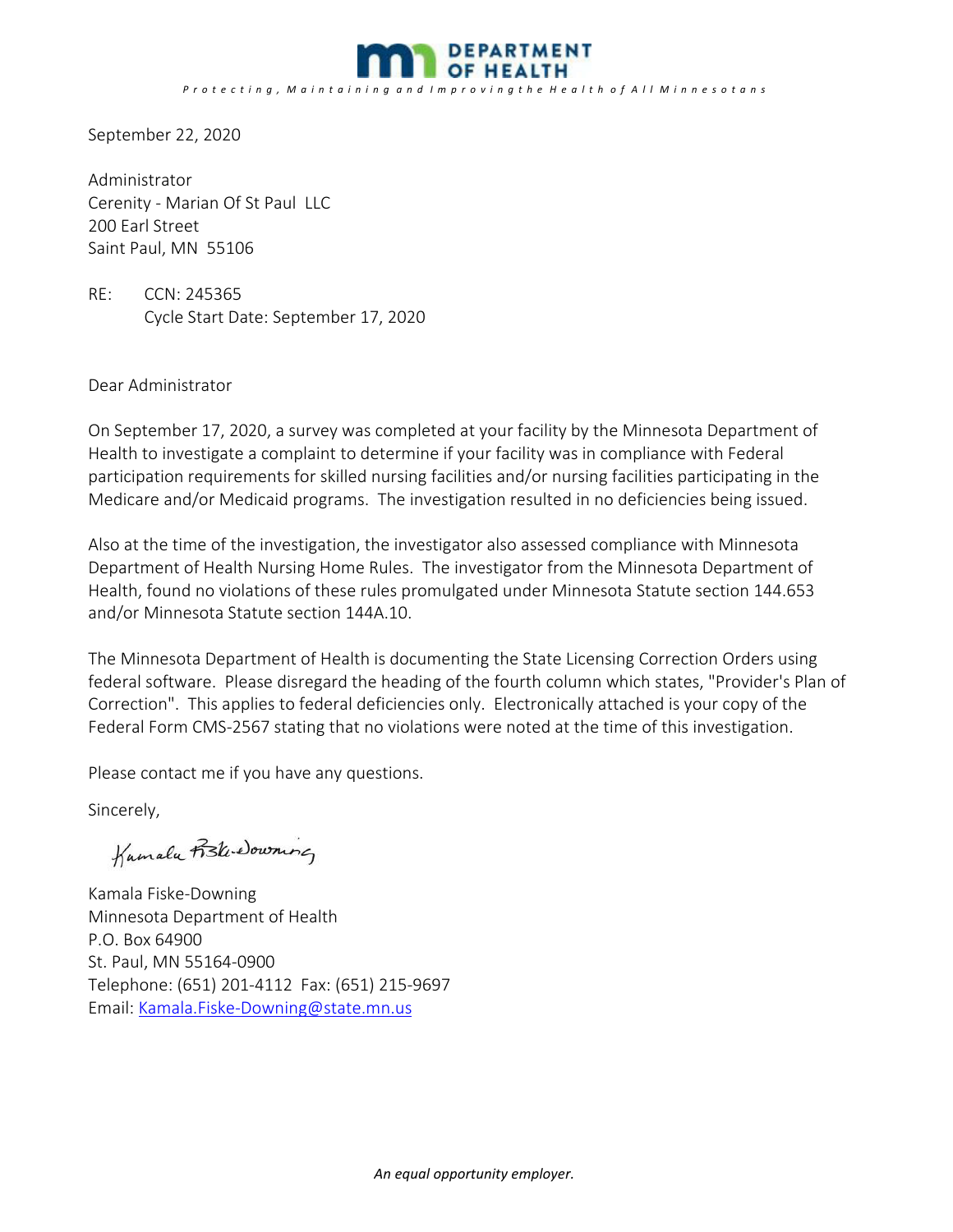|                                                     |                                                                                                         | DEPARTMENT OF HEALTH AND HUMAN SERVICES                                                                                                                                                                                                                                                                                                                                                                                                                                                                                                                                                                                                                                                 |                                              |       |                                                                                                                          |                 | $1$ $1111$ $111$ $12$ $121$ $2120$<br><b>FORM APPROVED</b> |
|-----------------------------------------------------|---------------------------------------------------------------------------------------------------------|-----------------------------------------------------------------------------------------------------------------------------------------------------------------------------------------------------------------------------------------------------------------------------------------------------------------------------------------------------------------------------------------------------------------------------------------------------------------------------------------------------------------------------------------------------------------------------------------------------------------------------------------------------------------------------------------|----------------------------------------------|-------|--------------------------------------------------------------------------------------------------------------------------|-----------------|------------------------------------------------------------|
|                                                     |                                                                                                         | CENTERS FOR MEDICARE & MEDICAID SERVICES                                                                                                                                                                                                                                                                                                                                                                                                                                                                                                                                                                                                                                                |                                              |       |                                                                                                                          |                 | OMB NO. 0938-0391                                          |
| STATEMENT OF DEFICIENCIES<br>AND PLAN OF CORRECTION |                                                                                                         | (X1) PROVIDER/SUPPLIER/CLIA<br><b>IDENTIFICATION NUMBER:</b>                                                                                                                                                                                                                                                                                                                                                                                                                                                                                                                                                                                                                            | (X2) MULTIPLE CONSTRUCTION<br>A. BUILDING A. |       | (X3) DATE SURVEY<br><b>COMPLETED</b>                                                                                     |                 |                                                            |
|                                                     |                                                                                                         | 245365                                                                                                                                                                                                                                                                                                                                                                                                                                                                                                                                                                                                                                                                                  | <b>B. WING</b>                               |       |                                                                                                                          | C<br>09/17/2020 |                                                            |
|                                                     | NAME OF PROVIDER OR SUPPLIER                                                                            |                                                                                                                                                                                                                                                                                                                                                                                                                                                                                                                                                                                                                                                                                         |                                              |       | STREET ADDRESS, CITY, STATE, ZIP CODE                                                                                    |                 |                                                            |
|                                                     | <b>CERENITY - MARIAN OF ST PAUL LLC</b>                                                                 |                                                                                                                                                                                                                                                                                                                                                                                                                                                                                                                                                                                                                                                                                         |                                              |       | <b>200 EARL STREET</b><br>SAINT PAUL, MN 55106                                                                           |                 |                                                            |
| $(X4)$ ID<br><b>PREFIX</b><br><b>TAG</b>            |                                                                                                         | SUMMARY STATEMENT OF DEFICIENCIES<br>(EACH DEFICIENCY MUST BE PRECEDED BY FULL<br>REGULATORY OR LSC IDENTIFYING INFORMATION)                                                                                                                                                                                                                                                                                                                                                                                                                                                                                                                                                            | ID<br><b>PREFIX</b><br><b>TAG</b>            |       | PROVIDER'S PLAN OF CORRECTION<br>(EACH CORRECTIVE ACTION SHOULD BE<br>CROSS-REFERENCED TO THE APPROPRIATE<br>DEFICIENCY) |                 | (X5)<br><b>COMPLETION</b><br><b>DATE</b>                   |
| F 000                                               | <b>INITIAL COMMENTS</b>                                                                                 |                                                                                                                                                                                                                                                                                                                                                                                                                                                                                                                                                                                                                                                                                         |                                              | F 000 |                                                                                                                          |                 |                                                            |
|                                                     | H5365037C<br>the facility prior to entrance.<br>page of the CMS-2567 form.<br>the electronic documents. | On 9/16/20 and 9/17/20, an abbreviated survey<br>was completed at your facility to conduct a<br>complaint investigation. Your facility was found to<br>be IN compliance with 42 CFR Part 483,<br>Requirements for Long Term Care Facilities.<br>The following complaints were found to be<br>UNSUBSTANTIATED: H5365035C and<br>The following complaint was found to be<br>SUBSTANTIATED: H5365036C, however NO<br>deficiencies were cited due to actions taken by<br>The facility is enrolled in ePOC and therefore a<br>signature is not required at the bottom of the first<br>Although no plan of correction is required, it is<br>required that the facility acknowledge receipt of |                                              |       |                                                                                                                          |                 |                                                            |
|                                                     |                                                                                                         |                                                                                                                                                                                                                                                                                                                                                                                                                                                                                                                                                                                                                                                                                         |                                              |       |                                                                                                                          |                 |                                                            |
|                                                     |                                                                                                         | LABORATORY DIRECTOR'S OR PROVIDER/SUPPLIER REPRESENTATIVE'S SIGNATURE                                                                                                                                                                                                                                                                                                                                                                                                                                                                                                                                                                                                                   |                                              |       | <b>TITLE</b>                                                                                                             |                 | $(X6)$ DATE                                                |

Any deficiency statement ending with an asterisk (\*) denotes a deficiency which the institution may be excused from correcting providing it is determined that other safeguards provide sufficient protection to the patients. (See instructions.) Except for nursing homes, the findings stated above are disclosable 90 days following the date of survey whether or not a plan of correction is provided. For nursing homes, the above findings and plans of correction are disclosable 14 days following the date these documents are made available to the facility. If deficiencies are cited, an approved plan of correction is requisite to continued program participation.

PRINTED: 09/22/2020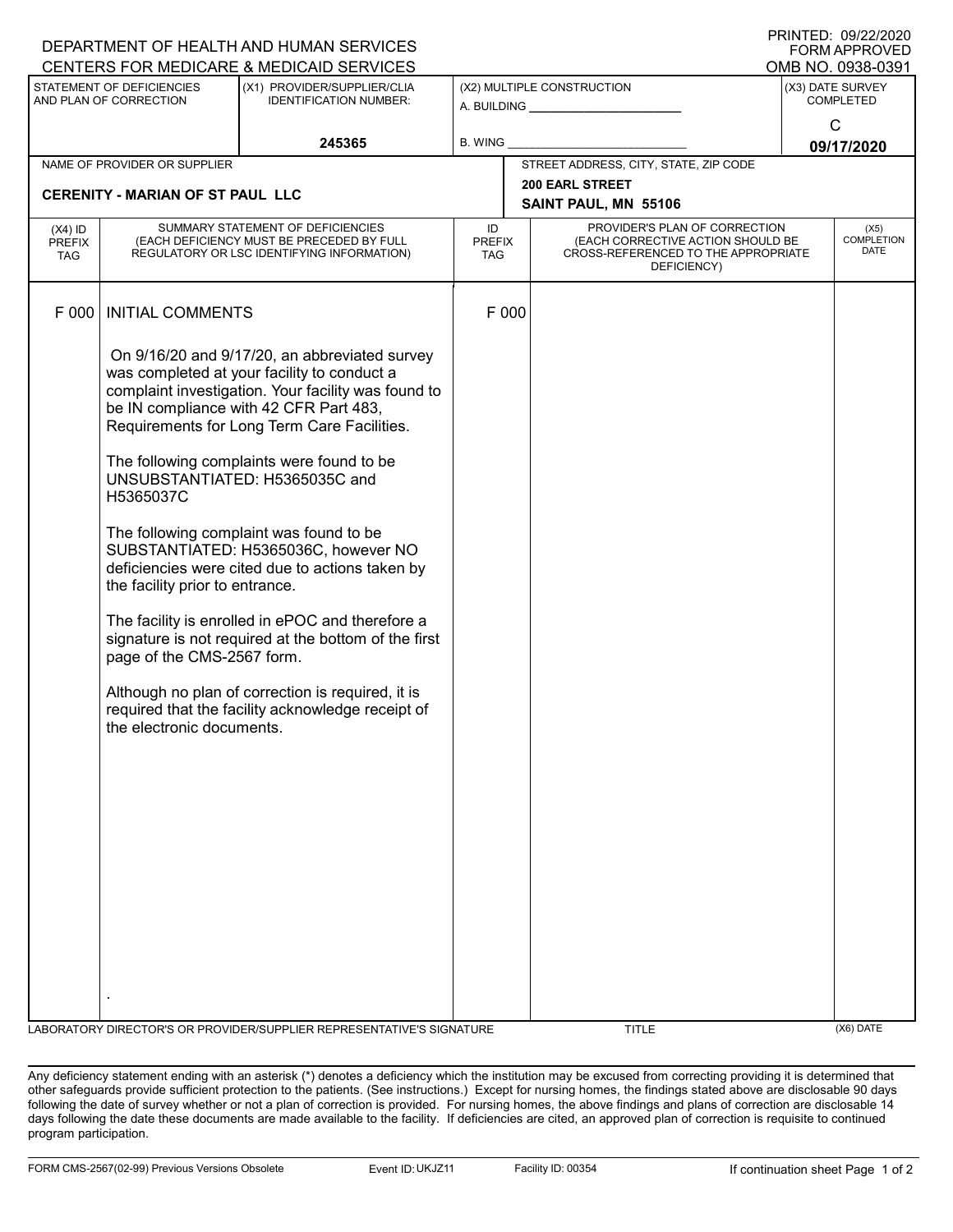| PRINTED: 09/22/2020<br>DEPARTMENT OF HEALTH AND HUMAN SERVICES<br><b>FORM APPROVED</b><br>CENTERS FOR MEDICARE & MEDICAID SERVICES<br>OMB NO. 0938-0391 |                                                                                                                              |           |                                                                                                                                    |                           |                               |  |  |
|---------------------------------------------------------------------------------------------------------------------------------------------------------|------------------------------------------------------------------------------------------------------------------------------|-----------|------------------------------------------------------------------------------------------------------------------------------------|---------------------------|-------------------------------|--|--|
| STATEMENT OF DEFICIENCIES<br>AND PLAN OF CORRECTION                                                                                                     | (X1) PROVIDER/SUPPLIER/CLIA<br><b>IDENTIFICATION NUMBER:</b>                                                                 |           | (X2) MULTIPLE CONSTRUCTION                                                                                                         |                           | (X3) DATE SURVEY<br>COMPLETED |  |  |
|                                                                                                                                                         | 245365                                                                                                                       |           |                                                                                                                                    | $\mathbf C$<br>09/17/2020 |                               |  |  |
| NAME OF PROVIDER OR SUPPLIER                                                                                                                            |                                                                                                                              |           | STREET ADDRESS, CITY, STATE, ZIP CODE                                                                                              |                           |                               |  |  |
| <b>CERENITY - MARIAN OF ST PAUL LLC</b>                                                                                                                 |                                                                                                                              |           | 200 EARL STREET                                                                                                                    |                           |                               |  |  |
|                                                                                                                                                         |                                                                                                                              |           | SAINT PAUL, MN 55106                                                                                                               |                           |                               |  |  |
| $(X4)$ ID<br>PREFIX<br>TAG                                                                                                                              | SUMMARY STATEMENT OF DEFICIENCIES<br>(EACH DEFICIENCY MUST BE PRECEDED BY FULL<br>REGULATORY OR LSC IDENTIFYING INFORMATION) | ID<br>TAG | PROVIDER'S PLAN OF CORRECTION<br>(EACH CORRECTIVE ACTION SHOULD BE<br>PREFIX<br>CROSS-REFERENCED TO THE APPROPRIATE<br>DEFICIENCY) |                           |                               |  |  |
|                                                                                                                                                         |                                                                                                                              |           |                                                                                                                                    |                           |                               |  |  |

FORM CMS-2567(02-99) Previous Versions Obsolete Event ID: UKJZ11 Facility ID: 00354 If continuation sheet Page 2 of 2

PRINTED: 09/22/2020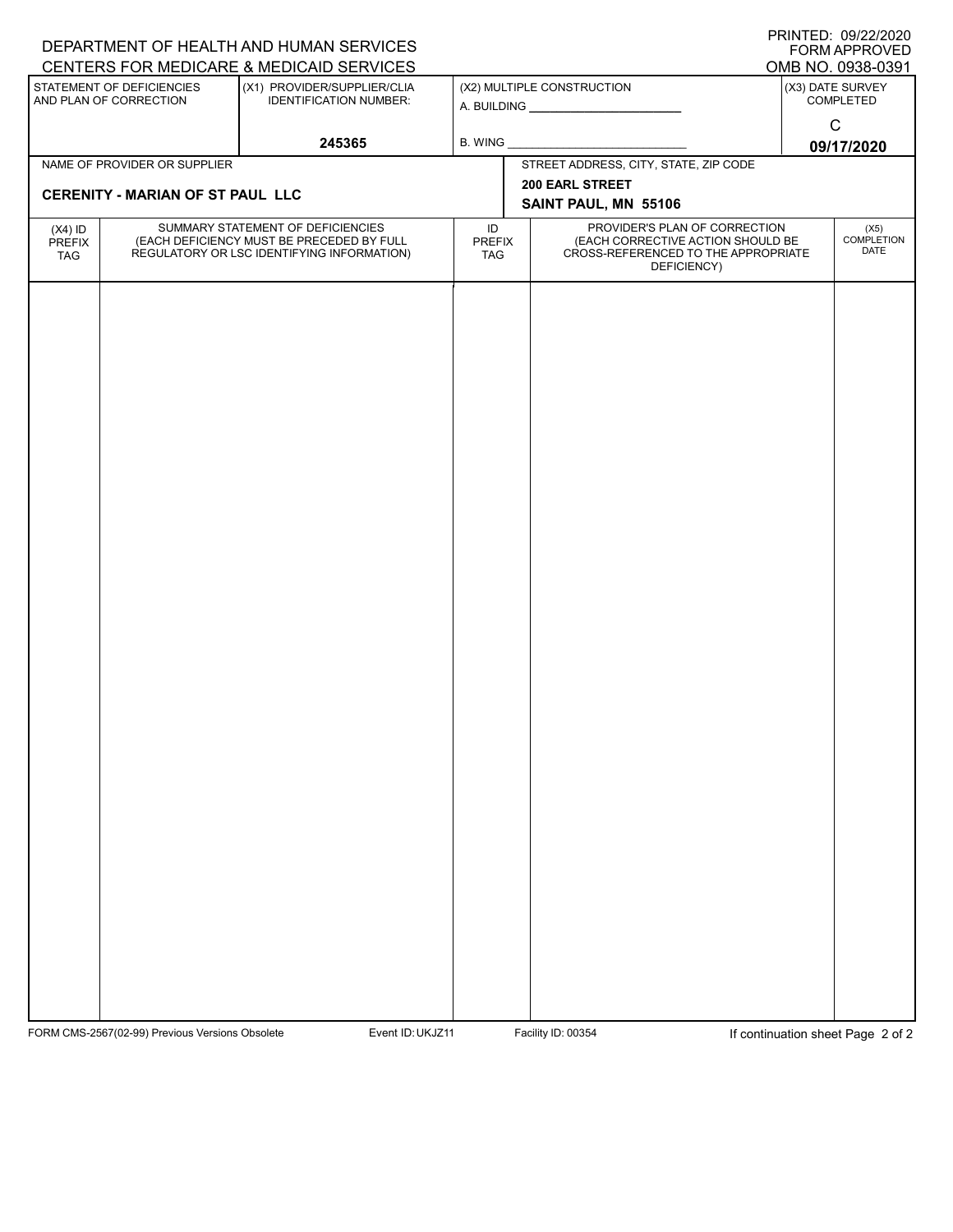| Minnesota Department of Health                      |                                                                                                                                                                                                                                                                                                                                                                                                                                                                                                                                                       |                                                                                                                                                                                                                                                                                                                                                                     |                                                         |                                                                                                                          |                                      |                                 |  |  |
|-----------------------------------------------------|-------------------------------------------------------------------------------------------------------------------------------------------------------------------------------------------------------------------------------------------------------------------------------------------------------------------------------------------------------------------------------------------------------------------------------------------------------------------------------------------------------------------------------------------------------|---------------------------------------------------------------------------------------------------------------------------------------------------------------------------------------------------------------------------------------------------------------------------------------------------------------------------------------------------------------------|---------------------------------------------------------|--------------------------------------------------------------------------------------------------------------------------|--------------------------------------|---------------------------------|--|--|
| STATEMENT OF DEFICIENCIES<br>AND PLAN OF CORRECTION |                                                                                                                                                                                                                                                                                                                                                                                                                                                                                                                                                       | (X1) PROVIDER/SUPPLIER/CLIA<br><b>IDENTIFICATION NUMBER:</b>                                                                                                                                                                                                                                                                                                        | (X2) MULTIPLE CONSTRUCTION<br>A. BUILDING: A. BUILDING: |                                                                                                                          | (X3) DATE SURVEY<br><b>COMPLETED</b> |                                 |  |  |
|                                                     |                                                                                                                                                                                                                                                                                                                                                                                                                                                                                                                                                       | 00354                                                                                                                                                                                                                                                                                                                                                               | B. WING                                                 |                                                                                                                          | C                                    | 09/17/2020                      |  |  |
|                                                     | NAME OF PROVIDER OR SUPPLIER                                                                                                                                                                                                                                                                                                                                                                                                                                                                                                                          |                                                                                                                                                                                                                                                                                                                                                                     |                                                         | STREET ADDRESS, CITY, STATE, ZIP CODE                                                                                    |                                      |                                 |  |  |
|                                                     | <b>CERENITY - MARIAN OF ST PAUL LLC</b>                                                                                                                                                                                                                                                                                                                                                                                                                                                                                                               |                                                                                                                                                                                                                                                                                                                                                                     | <b>200 EARL STREET</b><br>SAINT PAUL, MN 55106          |                                                                                                                          |                                      |                                 |  |  |
| $(X4)$ ID<br><b>PREFIX</b><br><b>TAG</b>            |                                                                                                                                                                                                                                                                                                                                                                                                                                                                                                                                                       | SUMMARY STATEMENT OF DEFICIENCIES<br>(EACH DEFICIENCY MUST BE PRECEDED BY FULL<br>REGULATORY OR LSC IDENTIFYING INFORMATION)                                                                                                                                                                                                                                        | ID<br><b>PREFIX</b><br><b>TAG</b>                       | PROVIDER'S PLAN OF CORRECTION<br>(EACH CORRECTIVE ACTION SHOULD BE<br>CROSS-REFERENCED TO THE APPROPRIATE<br>DEFICIENCY) |                                      | (X5)<br><b>COMPLETE</b><br>DATE |  |  |
| 2 0 0 0                                             | <b>Initial Comments</b>                                                                                                                                                                                                                                                                                                                                                                                                                                                                                                                               |                                                                                                                                                                                                                                                                                                                                                                     | 2 0 0 0                                                 |                                                                                                                          |                                      |                                 |  |  |
|                                                     |                                                                                                                                                                                                                                                                                                                                                                                                                                                                                                                                                       | *****ATTENTION******                                                                                                                                                                                                                                                                                                                                                |                                                         |                                                                                                                          |                                      |                                 |  |  |
|                                                     |                                                                                                                                                                                                                                                                                                                                                                                                                                                                                                                                                       | NH LICENSING CORRECTION ORDER                                                                                                                                                                                                                                                                                                                                       |                                                         |                                                                                                                          |                                      |                                 |  |  |
|                                                     | In accordance with Minnesota Statute, section<br>144A.10, this correction order has been issued<br>pursuant to a survey. If, upon reinspection, it is<br>found that the deficiency or deficiencies cited<br>herein are not corrected, a fine for each violation<br>not corrected shall be assessed in accordance<br>with a schedule of fines promulgated by rule of<br>the Minnesota Department of Health.<br>Determination of whether a violation has been<br>corrected requires compliance with all<br>requirements of the rule provided at the tag |                                                                                                                                                                                                                                                                                                                                                                     |                                                         |                                                                                                                          |                                      |                                 |  |  |
|                                                     | corrected.                                                                                                                                                                                                                                                                                                                                                                                                                                                                                                                                            | number and MN Rule number indicated below.<br>When a rule contains several items, failure to<br>comply with any of the items will be considered<br>lack of compliance. Lack of compliance upon<br>re-inspection with any item of multi-part rule will<br>result in the assessment of a fine even if the item<br>that was violated during the initial inspection was |                                                         |                                                                                                                          |                                      |                                 |  |  |
|                                                     |                                                                                                                                                                                                                                                                                                                                                                                                                                                                                                                                                       | You may request a hearing on any assessments<br>that may result from non-compliance with these<br>orders provided that a written request is made to<br>the Department within 15 days of receipt of a<br>notice of assessment for non-compliance.                                                                                                                    |                                                         |                                                                                                                          |                                      |                                 |  |  |
|                                                     | <b>INITIAL COMMENTS:</b>                                                                                                                                                                                                                                                                                                                                                                                                                                                                                                                              | On 9/16/20 and 9/17/20, an abbreviated survey<br>was conducted to determine compliance with<br>State Licensure. Your facility was found to be IN<br>compliance with the MN State Licensure.                                                                                                                                                                         |                                                         |                                                                                                                          |                                      |                                 |  |  |
|                                                     |                                                                                                                                                                                                                                                                                                                                                                                                                                                                                                                                                       | The following complaint was found to be<br>UNSUBSTANTIATED: H5365035C and                                                                                                                                                                                                                                                                                           |                                                         |                                                                                                                          |                                      |                                 |  |  |
|                                                     | Minnesota Department of Health                                                                                                                                                                                                                                                                                                                                                                                                                                                                                                                        |                                                                                                                                                                                                                                                                                                                                                                     |                                                         |                                                                                                                          |                                      |                                 |  |  |

LABORATORY DIRECTOR'S OR PROVIDER/SUPPLIER REPRESENTATIVE'S SIGNATURE TITLE TITLE (X6) DATE